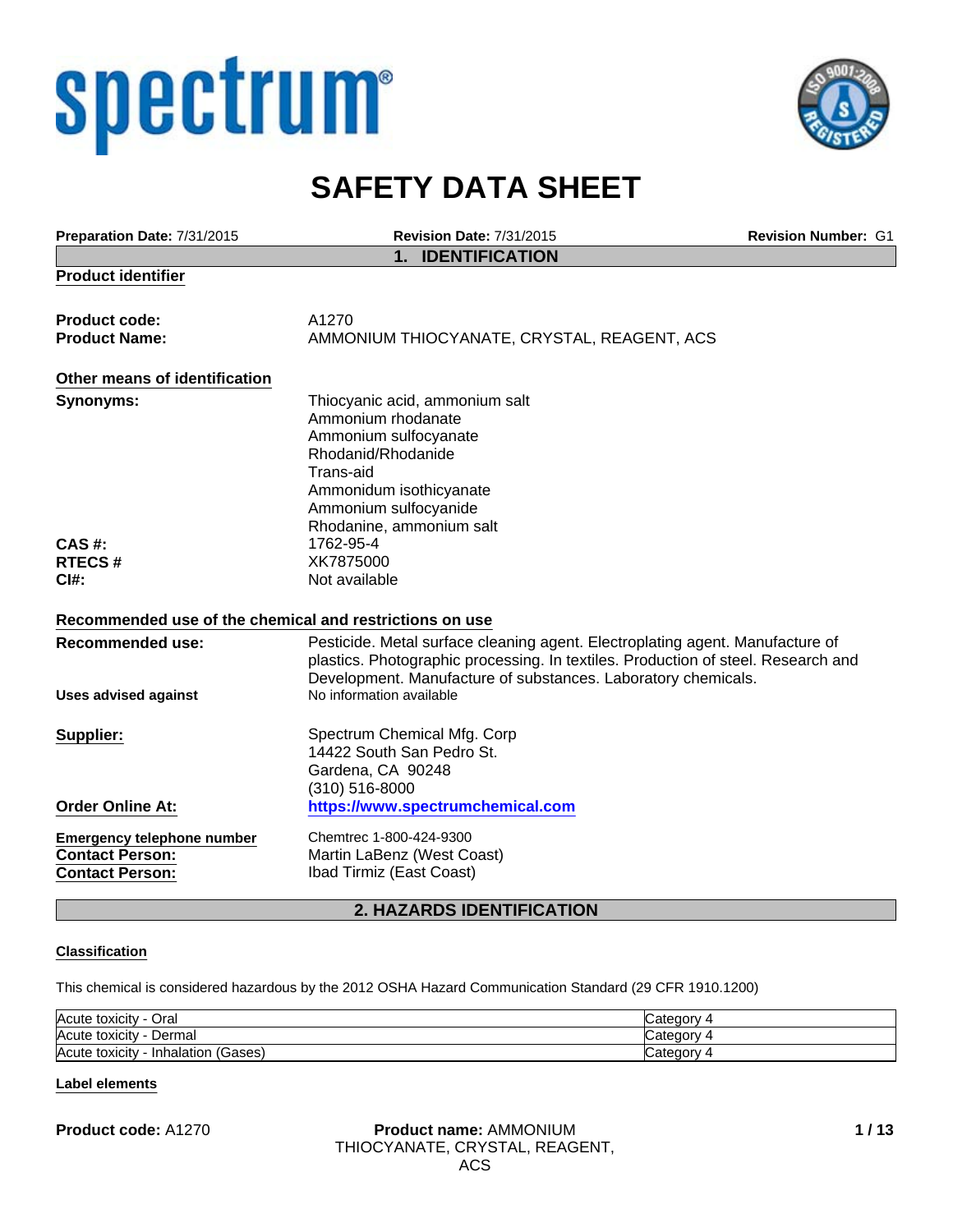#### **Warning**

**Hazard statements** Harmful if swallowed Harmful in contact with skin Harmful if inhaled



**Hazards not otherwise classified (HNOC)** Not Applicable

# **Other hazards**

Not available

#### **Precautionary Statements - Prevention**

Wash face, hands and any exposed skin thoroughly after handling Do not eat, drink or smoke when using this product Wear protective gloves/protective clothing/eye protection/face protection Avoid breathing dust/fume/gas/mist/vapors/spray Use only outdoors or in a well-ventilated area

#### **Precautionary Statements - Response**

*Specific measures (see .? on this label)* IF ON SKIN: Wash with plenty of soap and water Call a POISON CENTER or doctor/physician if you feel unwell Wash contaminated clothing before reuse IF INHALED: Remove victim to fresh air and keep at rest in a position comfortable for breathing. Call a POISON CENTER or doctor/physician if you feel unwell. IF SWALLOWED: Call a POISON CENTER or doctor/physician if you feel unwell Rinse mouth

# **Precautionary Statements - Disposal**

Dispose of contents/container to an approved waste disposal plant

# **3. COMPOSITION/INFORMATION ON INGREDIENTS**

| Components                           | CAS-No.  | Weight % | Trade Secret |
|--------------------------------------|----------|----------|--------------|
| Ammonium<br>I hiocyanate<br>762-95-4 | 762-95-4 | 100      |              |

# **4. FIRST AID MEASURES**

# **First aid measures**

**General Advice:** Poison information centers in each State capital city can provide additional assistance for scheduled poisons (13 1126). Ensure that medical personnel are aware of the material(s) involved and take precautions to protect themselves.

# **Product code:** A1270 **Product name:** AMMONIUM THIOCYANATE, CRYSTAL, REAGENT, ACS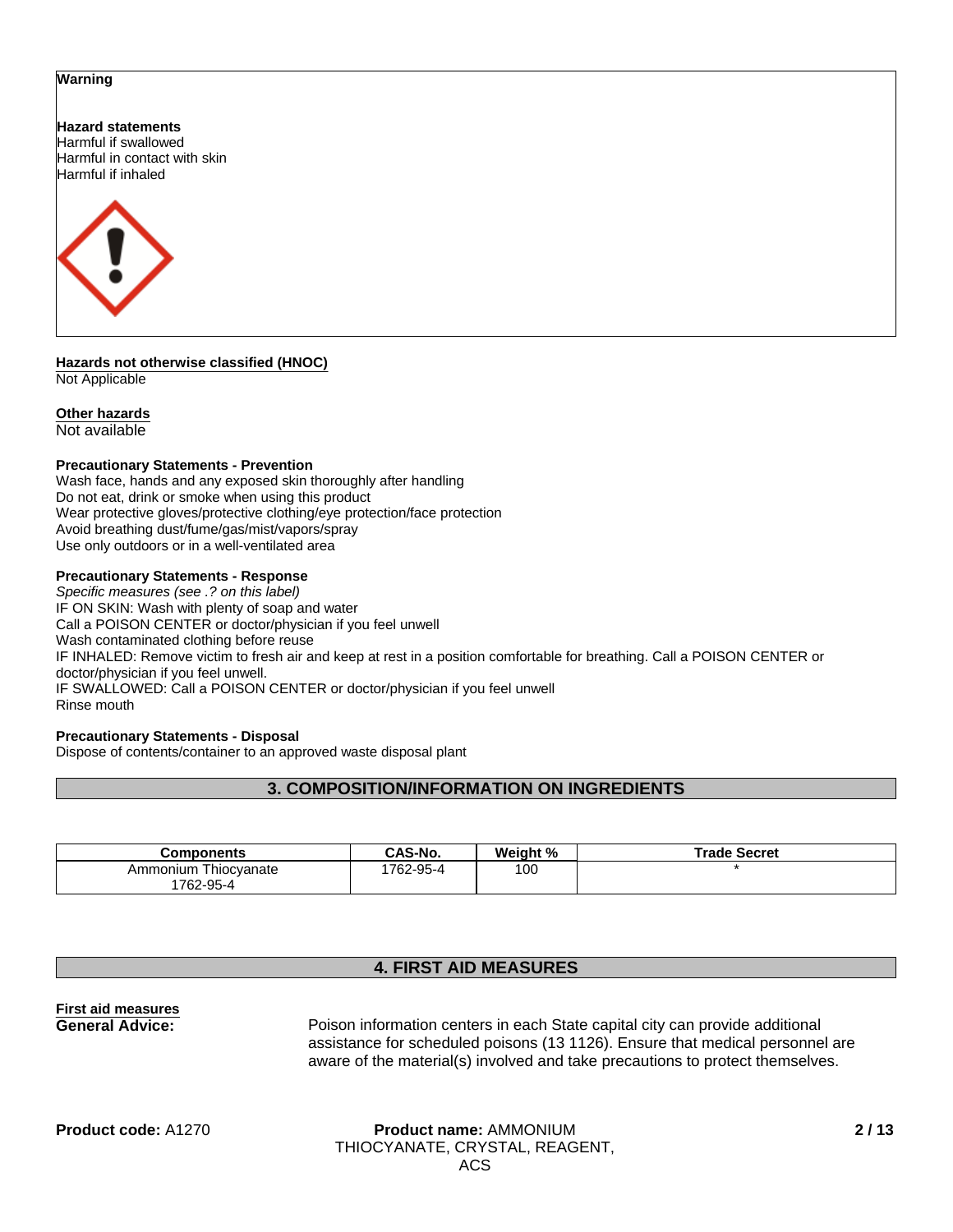| Wash off immediately with soap and plenty of water removing all contaminated clothes and<br>shoes. Get medical attention. If skin irritation persists, call a physician.<br>Flush eye with water for 15 minutes. Get medical attention if irritation occurs. If symptoms<br>persist, call a physician.<br>Harmful by inhalation. Move to fresh air. If not breathing, give artificial respiration. If breathing<br>is difficult, give oxygen. Get medical attention.<br>Harmful if swallowed. Do not induce vomiting without medical advice. Never give anything by<br>mouth to an unconscious person. Obtain medical attention.<br>Most important symptoms and effects, both acute and delayed<br>May cause digestive (gastrointestinal) tract irritation. Ingestion may cause vomiting and<br>nausea. May affect behavior/central nervous system. Hallucinations. Personality and mood<br>changes. Distorted perception. Mania. Disorientation. Weakness. Seizures. It may affect<br>metabolism. Thiocyanate ion is slowly excreted in urine; it is not decomposed to cyanide in<br>appreciable quantities. Thiocyanate ion readily diffuses into all tissues. It appears early in<br>saliva and urine It may cause symptoms similar to cyanide poisoning. It may be metabolized<br>to cyanide which inhibits cytochrome oxidase thus impairing cellular respiration.<br>Indication of any immediate medical attention and special treatment needed<br>Treat as cyanide poisoning. Antidote: Always have a cyanide antidote kit (amyl nitrite, sodium<br>nitrite) on hand when working with cyanide compounds. Get medical advice on how to use it<br>and when it should be used<br><b>5. FIRE-FIGHTING MEASURES</b> |                                                                                                                                                                                                                                 | <b>4. FIRST AID MEASURES</b> |  |
|------------------------------------------------------------------------------------------------------------------------------------------------------------------------------------------------------------------------------------------------------------------------------------------------------------------------------------------------------------------------------------------------------------------------------------------------------------------------------------------------------------------------------------------------------------------------------------------------------------------------------------------------------------------------------------------------------------------------------------------------------------------------------------------------------------------------------------------------------------------------------------------------------------------------------------------------------------------------------------------------------------------------------------------------------------------------------------------------------------------------------------------------------------------------------------------------------------------------------------------------------------------------------------------------------------------------------------------------------------------------------------------------------------------------------------------------------------------------------------------------------------------------------------------------------------------------------------------------------------------------------------------------------------------------------------------------------------------------|---------------------------------------------------------------------------------------------------------------------------------------------------------------------------------------------------------------------------------|------------------------------|--|
|                                                                                                                                                                                                                                                                                                                                                                                                                                                                                                                                                                                                                                                                                                                                                                                                                                                                                                                                                                                                                                                                                                                                                                                                                                                                                                                                                                                                                                                                                                                                                                                                                                                                                                                        | <b>Skin Contact:</b>                                                                                                                                                                                                            |                              |  |
|                                                                                                                                                                                                                                                                                                                                                                                                                                                                                                                                                                                                                                                                                                                                                                                                                                                                                                                                                                                                                                                                                                                                                                                                                                                                                                                                                                                                                                                                                                                                                                                                                                                                                                                        | <b>Eve Contact:</b>                                                                                                                                                                                                             |                              |  |
|                                                                                                                                                                                                                                                                                                                                                                                                                                                                                                                                                                                                                                                                                                                                                                                                                                                                                                                                                                                                                                                                                                                                                                                                                                                                                                                                                                                                                                                                                                                                                                                                                                                                                                                        | Inhalation:                                                                                                                                                                                                                     |                              |  |
|                                                                                                                                                                                                                                                                                                                                                                                                                                                                                                                                                                                                                                                                                                                                                                                                                                                                                                                                                                                                                                                                                                                                                                                                                                                                                                                                                                                                                                                                                                                                                                                                                                                                                                                        | Ingestion:                                                                                                                                                                                                                      |                              |  |
|                                                                                                                                                                                                                                                                                                                                                                                                                                                                                                                                                                                                                                                                                                                                                                                                                                                                                                                                                                                                                                                                                                                                                                                                                                                                                                                                                                                                                                                                                                                                                                                                                                                                                                                        |                                                                                                                                                                                                                                 |                              |  |
|                                                                                                                                                                                                                                                                                                                                                                                                                                                                                                                                                                                                                                                                                                                                                                                                                                                                                                                                                                                                                                                                                                                                                                                                                                                                                                                                                                                                                                                                                                                                                                                                                                                                                                                        | <b>Symptoms</b>                                                                                                                                                                                                                 |                              |  |
|                                                                                                                                                                                                                                                                                                                                                                                                                                                                                                                                                                                                                                                                                                                                                                                                                                                                                                                                                                                                                                                                                                                                                                                                                                                                                                                                                                                                                                                                                                                                                                                                                                                                                                                        |                                                                                                                                                                                                                                 |                              |  |
|                                                                                                                                                                                                                                                                                                                                                                                                                                                                                                                                                                                                                                                                                                                                                                                                                                                                                                                                                                                                                                                                                                                                                                                                                                                                                                                                                                                                                                                                                                                                                                                                                                                                                                                        | <b>Notes to Physician:</b>                                                                                                                                                                                                      |                              |  |
|                                                                                                                                                                                                                                                                                                                                                                                                                                                                                                                                                                                                                                                                                                                                                                                                                                                                                                                                                                                                                                                                                                                                                                                                                                                                                                                                                                                                                                                                                                                                                                                                                                                                                                                        | <b>Protection of first-aiders</b><br>First-Aid Providers: Avoid exposure to blood or body fluids. Wear gloves and other necessary protective clothing. Dispose of<br>contaminated clothing and equipment as bio-hazardous waste |                              |  |
|                                                                                                                                                                                                                                                                                                                                                                                                                                                                                                                                                                                                                                                                                                                                                                                                                                                                                                                                                                                                                                                                                                                                                                                                                                                                                                                                                                                                                                                                                                                                                                                                                                                                                                                        |                                                                                                                                                                                                                                 |                              |  |

| <b>Extinguishing Media</b>                            |                                                                                                                                                                                                                                 |
|-------------------------------------------------------|---------------------------------------------------------------------------------------------------------------------------------------------------------------------------------------------------------------------------------|
| <b>Suitable Extinguishing Media:</b>                  | The product is not flammable. If it is involved in a fire,<br>extinguish the fire using an agent suitable for the type of<br>surrounding fire.                                                                                  |
| <b>Unsuitable Extinguishing Media:</b>                | No information available.                                                                                                                                                                                                       |
| Specific hazards arising from the chemical            |                                                                                                                                                                                                                                 |
| <b>Hazardous Combustion Products:</b>                 | Carbon oxides, Sulfur oxides, Nitrogen oxides, Ammonia,<br>Hydrogen cyanide                                                                                                                                                     |
| <b>Specific hazards:</b>                              | May be combustible at high temperatures<br>When heated to decomposition it emits toxic fumes<br>Toxic gases and vapors may be released when cyanide<br>decomposes<br>Ammonium Thiocyanate + Lead Nitrate may cause<br>explosion |
| <b>Special Protective Actions for Firefighters</b>    |                                                                                                                                                                                                                                 |
| <b>Specific Methods:</b>                              | No information available.                                                                                                                                                                                                       |
| <b>Special Protective Equipment for Firefighters:</b> | As in any fire, wear self-contained breathing apparatus<br>pressure-demand, MSHA/NIOSH (approved or equivalent)<br>and full protective gear                                                                                     |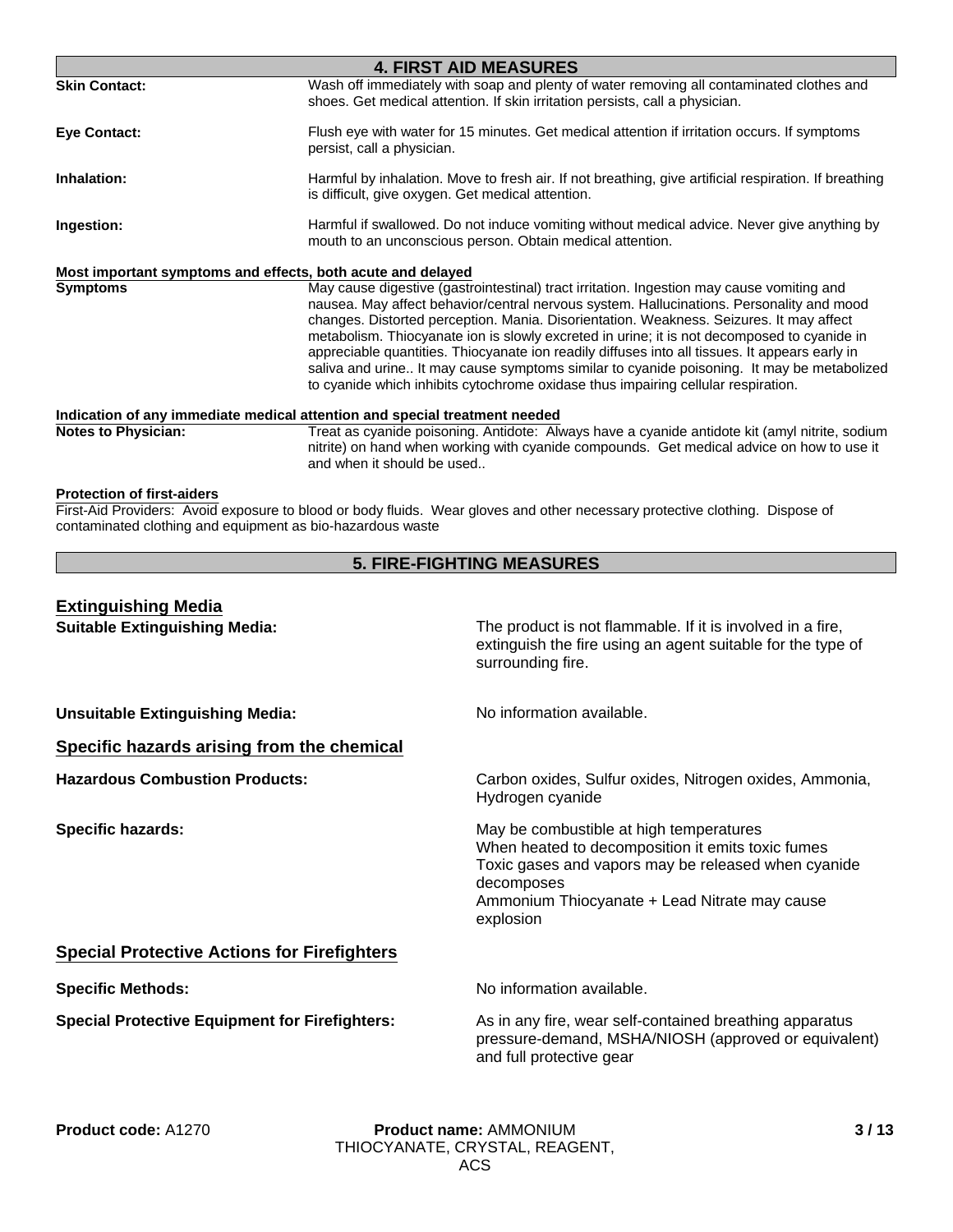# **6. ACCIDENTAL RELEASE MEASURES**

# **Personal precautions, protective equipment and emergency procedures**

| <b>Personal Precautions:</b>                         | Ensure adequate ventilation. Keep people away from and upwind of spill/leak. Use personal<br>protective equipment. Avoid contact with skin, eyes and clothing. Avoid breathing dust. Avoid |
|------------------------------------------------------|--------------------------------------------------------------------------------------------------------------------------------------------------------------------------------------------|
|                                                      | dust formation. Remove all sources of ignition.                                                                                                                                            |
| <b>Environmental precautions</b>                     | Prevent further leakage or spillage if safe to do so. Prevent product from entering<br>drains. Prevent entry into waterways, sewers, basements or confined areas.                          |
| Methods and material for containment and cleaning up |                                                                                                                                                                                            |
| <b>Methods for containment</b>                       | Stop leak if you can do it without risk. Cover with plastic sheet to prevent spreading.                                                                                                    |
| Methods for cleaning up                              | Use appropriate tools to put the spilled material in a suitable chemical waste disposal<br>container. Clean contaminated surface thoroughly.                                               |
|                                                      | <b>7. HANDLING AND STORAGE</b>                                                                                                                                                             |

# **Precautions for safe handling**

### **Technical Measures/Precautions:**

Provide sufficient air exchange and/or exhaust in work rooms. Keep away from incompatible materials. Remove all sources of ignition.

#### **Safe Handling Advice**

Wear personal protective equipment. Avoid contact with skin, eyes and clothing. Avoid dust formation. Do not breathe vapours/dust. Do not ingest. Do not smoke. Avoid shock and friction. Use only in well-ventilated areas. Keep away from heat and sources of ignition. Handle in accordance with good industrial hygiene and safety practice.

#### **Conditions for safe storage, including any incompatibilities**

# **Technical Measures/Storage Conditions:**

Hygroscopic. Protect from moisture. Keep container tightly closed in a dry and well-ventilated place. Store away from incompatible materials. Keep away from heat and sources of ignition. Store in a segrated and approved area.

# **Incompatible Materials:**

Potassium Chlorate (KClO3). Lead Nitrate (Pb(NO3)2). Oxidizing agents. Acids. Moisture.

# **8. EXPOSURE CONTROLS/PERSONAL PROTECTION**

# **Control parameters**

# **National occupational exposure limits**

#### **United States**

| Components              | <b>OSHA</b>                        | <b>NIOSH</b> | <b>ACGIH</b> | <b>AIHA WHEEL</b> |
|-------------------------|------------------------------------|--------------|--------------|-------------------|
| Thiocvanate<br>Ammonium | TWA (as CN)<br>$15 \text{ ma/m}^3$ | None         | None         | None              |
| 1762-95-4               |                                    |              |              |                   |

#### **Canada**

| Components              | Alberta | Columbia<br>British | Ontario | Quebec                                                        |
|-------------------------|---------|---------------------|---------|---------------------------------------------------------------|
| Ammonium<br>Thiocvanate | None    | None                | None    | 10 ppm Celing (as CN)<br>Ceiling (as CN)<br>ma/m <sup>3</sup> |
| 762-95-4                |         |                     |         |                                                               |

# **Australia and Mexico**

| Components | ustralia | <b>Mexicc</b> |
|------------|----------|---------------|
|            |          |               |

#### **Product name:** AMMONIUM **Product code:** A1270 **4 / 13**THIOCYANATE, CRYSTAL, REAGENT, ACS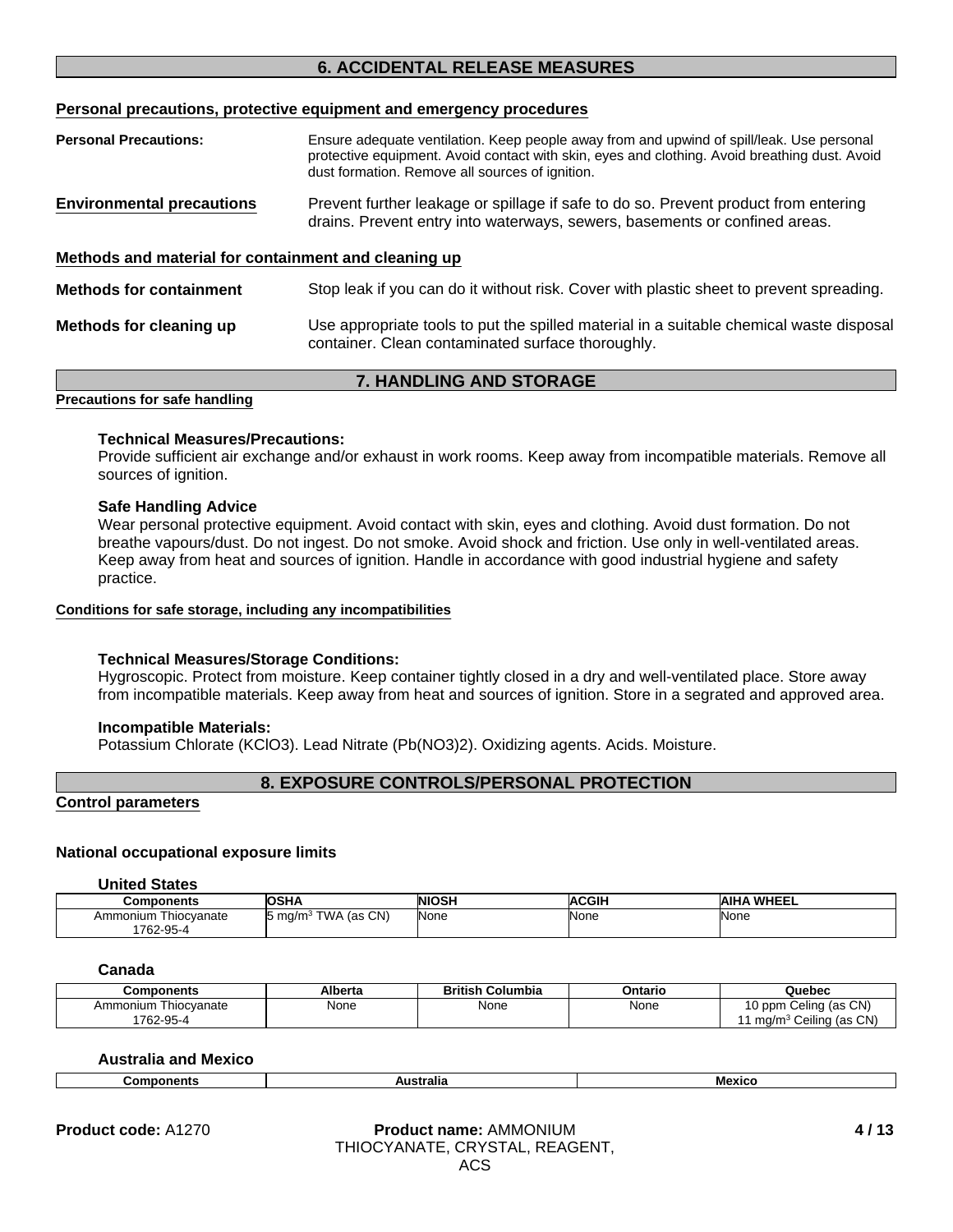| _<br>Ammonium<br>' hiocvanate<br>. | None<br>____ | Non∈<br>___ |
|------------------------------------|--------------|-------------|
| 1762-95                            |              |             |

# **Appropriate engineering controls**

| Engineering measures to reduce exposure:<br>Ensure adequate ventilation, especially in confined areas.<br>Use process enclosures, local exhaust ventilation, or other<br>engineering controls to keep airborne levels below<br>recommended exposure limits. If user operations generate<br>dust, fume or mist, use ventilation to keep exposure to<br>airborne contaminants below the exposure limit. |
|-------------------------------------------------------------------------------------------------------------------------------------------------------------------------------------------------------------------------------------------------------------------------------------------------------------------------------------------------------------------------------------------------------|
|-------------------------------------------------------------------------------------------------------------------------------------------------------------------------------------------------------------------------------------------------------------------------------------------------------------------------------------------------------------------------------------------------------|

**Individual protection measures, such as personal protective equipment**

# **Personal Protective Equipment**

| Eye protection:                | Safety glasses with side-shields                                                                                                                                     |
|--------------------------------|----------------------------------------------------------------------------------------------------------------------------------------------------------------------|
| Skin and body protection:      | Chemical resistant apron. Long sleeved clothing. Gloves.                                                                                                             |
| <b>Respiratory protection:</b> | Wear respirator with dust filter. Be sure to use an approved/certified respirator or<br>equivalent                                                                   |
| <b>Hygiene measures:</b>       | Avoid contact with skin, eyes and clothing. When using, do not eat, drink or smoke.<br>Wash hands and face before breaks and immediately after handling the product. |

# **9. PHYSICAL AND CHEMICAL PROPERTIES**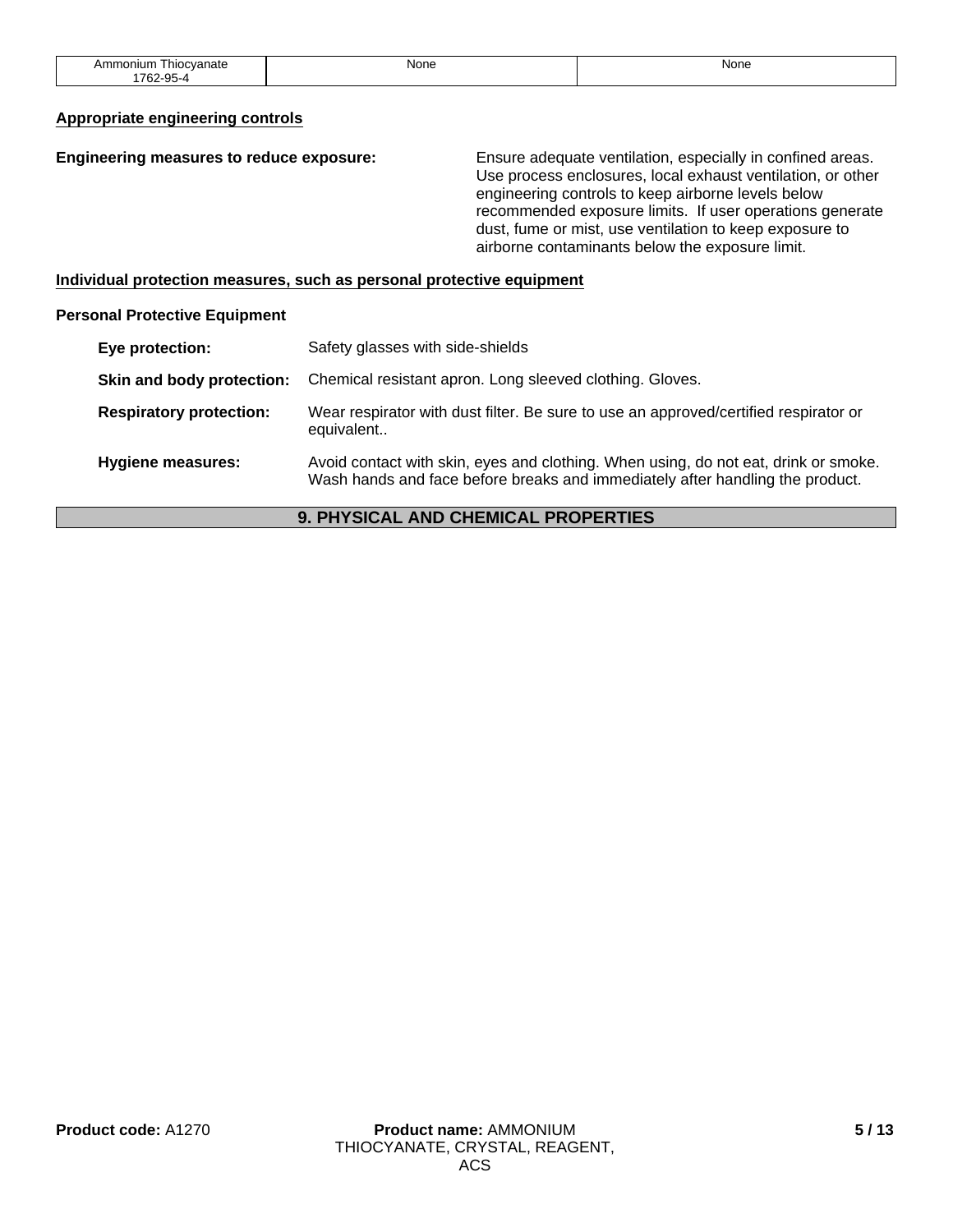# **9. PHYSICAL AND CHEMICAL PROPERTIES**

**Physical state:** Solid.

**Odor:** Odorless.

**Formula:** NH4SCN

**Flashpoint (°C/°F):** No information available.

**Lower Explosion Limit (%):** No information available

**Melting point/range(°C/°F):** 149.6-154°C/ 301.3-309°F

**Decomposition temperature(°C/°F):** 170°C/338°F

**Vapor pressure @ 20°C (kPa):** No information available

**VOC content (g/L):** No information available

**Viscosity:** No information available **Appearance:** Crystalline powder.

**Taste** No information available

**Flammability:** No information available

**Flash Point Tested according to:** Not available

**Upper Explosion Limit (%):** No information available

**Boiling point/range(°C/°F):** No information available

**Density (g/cm3):** No information available

**Evaporation rate:** No information available

**Odor threshold (ppm):** No information available

**Miscibility:** No information available **Color:** White.

**Molecular/Formula weight:** 76.12 g/mol

**Flash point (°C):** No data available

**Autoignition Temperature (°C/°F):** No information available

**pH:** 4.5-6.0 (5% solution)

**Bulk density:** 650 kg/ $m<sup>3</sup>$ 

**Specific gravity:** 1.3057

**Vapor density:** No information available

**Partition coefficient (n-octanol/water):** -2.287

**Solubility:** Easily soluble in water Soluble in Acetone Soluble in ammonia Soluble in Alcohol Freely soluble in Methanol Very soluble in Ethanol Highly soluble in liquid ammonia and liquid sulfur dioxide Practically insoluble in Chloroform Practically insoluble in Ethyl Acetate

# **10. STABILITY AND REACTIVITY**

**Reactivity** Reactive with oxidizing agents Reactive with acids It may liberate toxic cyanide fumes when it is mixed with acids May cause an explosion with lead nitrate Explosive reaction when heated with potassium nitrate Moisture sensitive.

| <b>Chemical stability</b><br>Stability:    | Hygroscopic. Stable under recommended storage conditions.                                                                          |
|--------------------------------------------|------------------------------------------------------------------------------------------------------------------------------------|
| <b>Possibility of Hazardous Reactions:</b> | Hazardous polymerization does not occur<br>May release toxic and/or corrosive fumes<br>Contact with acids liberates very toxic gas |
| <b>Conditions to avoid:</b>                | Heat. Ignition sources. Incompatible materials. Moisture sensitive.                                                                |

**Product code:** A1270 **Product name:** AMMONIUM THIOCYANATE, CRYSTAL, REAGENT, ACS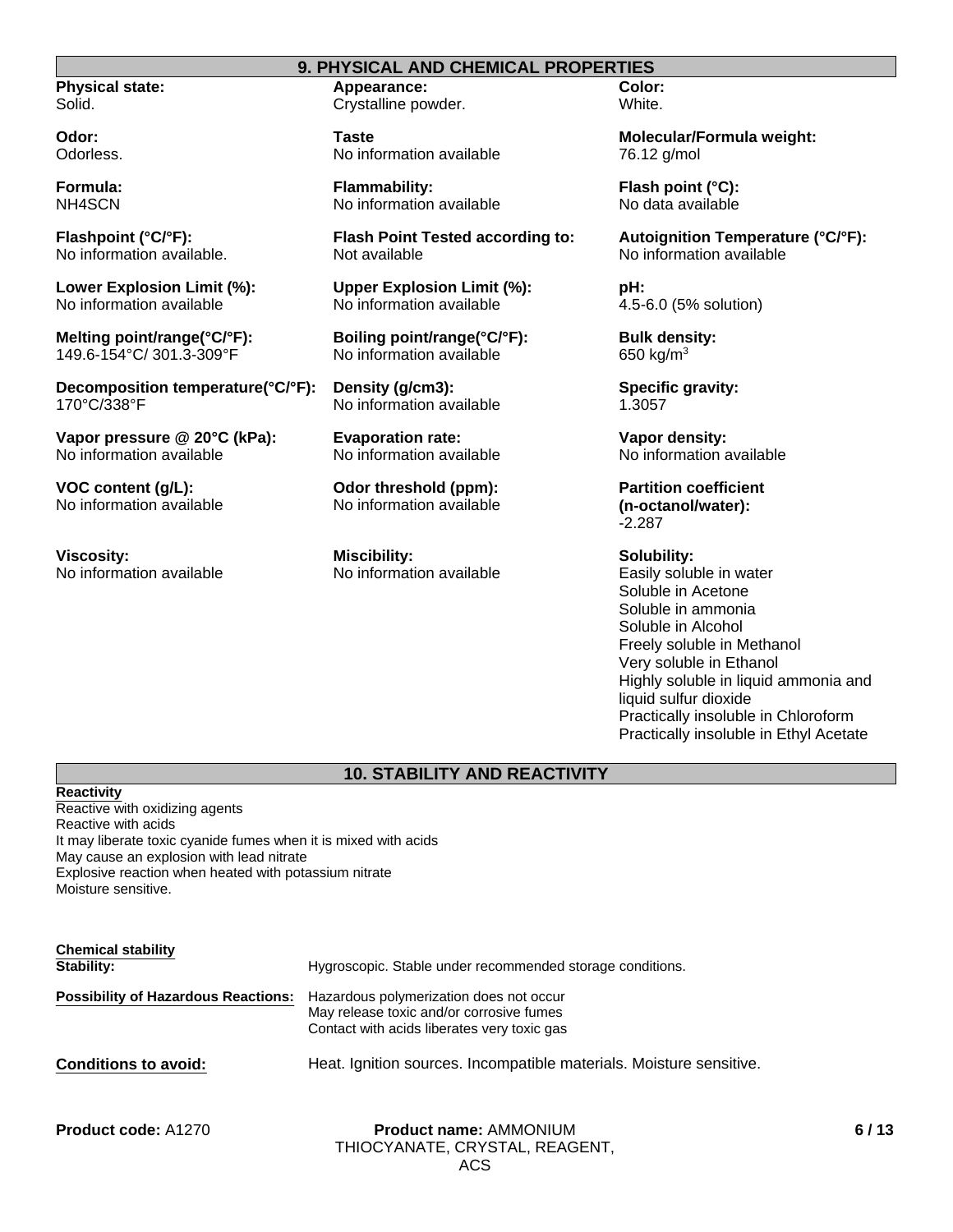| <b>Incompatible Materials:</b>                           | Potassium Chlorate (KClO3). Lead Nitrate (Pb(NO3)2). Oxidizing agents. Acids.<br>Moisture.                         |
|----------------------------------------------------------|--------------------------------------------------------------------------------------------------------------------|
|                                                          | Hazardous decomposition products: Carbon oxides. Ammonia. Nitrogen oxides (NOx). Sulfur oxides. Hydrogen cyanides. |
| <b>Other Information</b><br><b>Corrosivity:</b>          | Extremely corrosive in the prescence of copper, brass, iron<br>Non-corrosive in presence of glass.                 |
| Special Remarks on Corrosivity: No information available |                                                                                                                    |

# 11. TOXICOLOGICAL INFORMATION

#### **Information on likely routes of exposure**

**Principal Routes of Exposure:** Ingestion. Inhalation. Skin.

**Acute Toxicity**

# **Component Information**

### *Ammonium Thiocyanate - 1762-95-4*

**Other LD50 or LC50information =** 430 mg/kg oral TDLo human 500 mg/kg oral LD50 guinea pig **LD50/dermal/rat =** No information available **LD50/dermal/rabbit =** No information available **LC50/inhalation/rat =** No information available **LD50/oral/mouse =** 500 mg/kg oral LD50 mouse (RTECS) **LC50/inhalation/mouse =** No infomation available **LD50/oral/rat =** 750 mg/kg Oral LD50 Rat

# **Product Information**

**LD50/oral/rat = VALUE- Acute Tox Oral =** 750mg/kg

**LD50/oral/mouse = Value - Acute Tox Oral =** 500mg/kg

**LD50/dermal/rabbit VALUE-Acute Tox Dermal =** No information available

**LD50/dermal/rat VALUE -Acute Tox Dermal =** No information available

**LC50/inhalation/rat VALUE-Vapor =** No information available **VALUE-Gas =** No information available **VALUE-Dust/Mist =** No information available

**LC50/Inhalation/mouse VALUE-Vapor =** No information available **VALUE - Gas =** No information available

**Product code:** A1270 **Product name:** AMMONIUM THIOCYANATE, CRYSTAL, REAGENT, ACS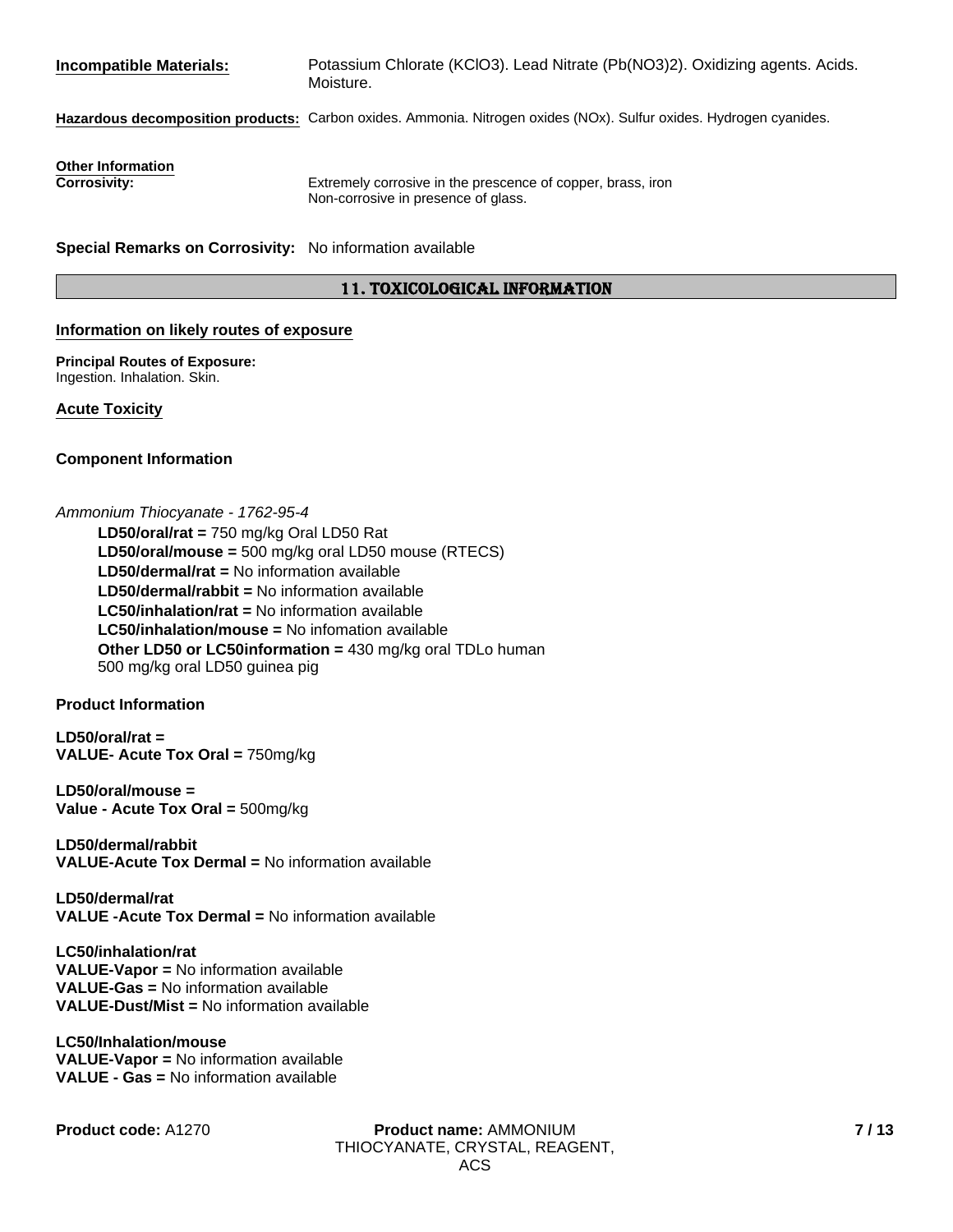**VALUE - Dust/Mist =** No information available **Symptoms**

| <b>Skin Contact:</b>         | Harmful in contact with skin. May cause skin irritation.                                                                                                                                                                                                                             |
|------------------------------|--------------------------------------------------------------------------------------------------------------------------------------------------------------------------------------------------------------------------------------------------------------------------------------|
| <b>Eye Contact:</b>          | May cause eye irritation.                                                                                                                                                                                                                                                            |
| <b>Inhalation</b>            | May cause irritation of the respiratory tract and mucous membranes irritation.<br>Harmful by inhalation.                                                                                                                                                                             |
| Ingestion                    | Harmful if swallowed. May cause gastrointestinal tract irritation with nausea,<br>vomiting. May affect behavior/central nervous system (hallucinations, distorted<br>perceptions, personality and mood changes, mania, disorientation, weakness,<br>seizures). May affect metabolism |
| <b>Aspiration hazard</b>     | No information available                                                                                                                                                                                                                                                             |
|                              | Delayed and immediate effects as well as chronic effects from short and long-term exposure                                                                                                                                                                                           |
| <b>Chronic Toxicity</b>      | Prolonged or repeated exposure may affect the blood. Prolonged or repeated<br>ingestion may affect the thyroid. Chronic exposure may affect behavior and cause<br>personality/mood changes.                                                                                          |
| <b>Sensitization:</b>        | No information available                                                                                                                                                                                                                                                             |
| <b>Mutagenic Effects:</b>    | No information available                                                                                                                                                                                                                                                             |
| <b>Carcinogenic effects:</b> | Not considered carcinogenic                                                                                                                                                                                                                                                          |

| <b>Components</b>    | IARC       | <b>ACGIH -</b><br>Carcinogens | <b>NTP</b> | <b>OSHA HCS -</b><br>  Australia - Prohibited  <br>Carcinogenic<br><b>Carcinogens</b><br><b>Substances</b> |            | Australia - Notifiable<br>Carcinogenic<br><b>Substances</b> |
|----------------------|------------|-------------------------------|------------|------------------------------------------------------------------------------------------------------------|------------|-------------------------------------------------------------|
| Ammonium Thiocvanate | Not listed | Not listed                    | Not listed | Not listed                                                                                                 | Not listed | Not listed                                                  |

| <b>Reproductive toxicity</b>          | No data is available     |  |  |  |
|---------------------------------------|--------------------------|--|--|--|
| <b>Reproductive Effects:</b>          | No information available |  |  |  |
| <b>Developmental Effects:</b>         | No information available |  |  |  |
| <b>Teratogenic Effects:</b>           | No information available |  |  |  |
| <b>Specific Target Organ Toxicity</b> |                          |  |  |  |
| <b>STOT - single exposure</b>         | No information available |  |  |  |
| <b>STOT - repeated exposure</b>       | No information available |  |  |  |
| <b>Target Organs:</b>                 | Blood. Thyroid.          |  |  |  |

# **12. ECOLOGICAL INFORMATION**

# **Ecotoxicity**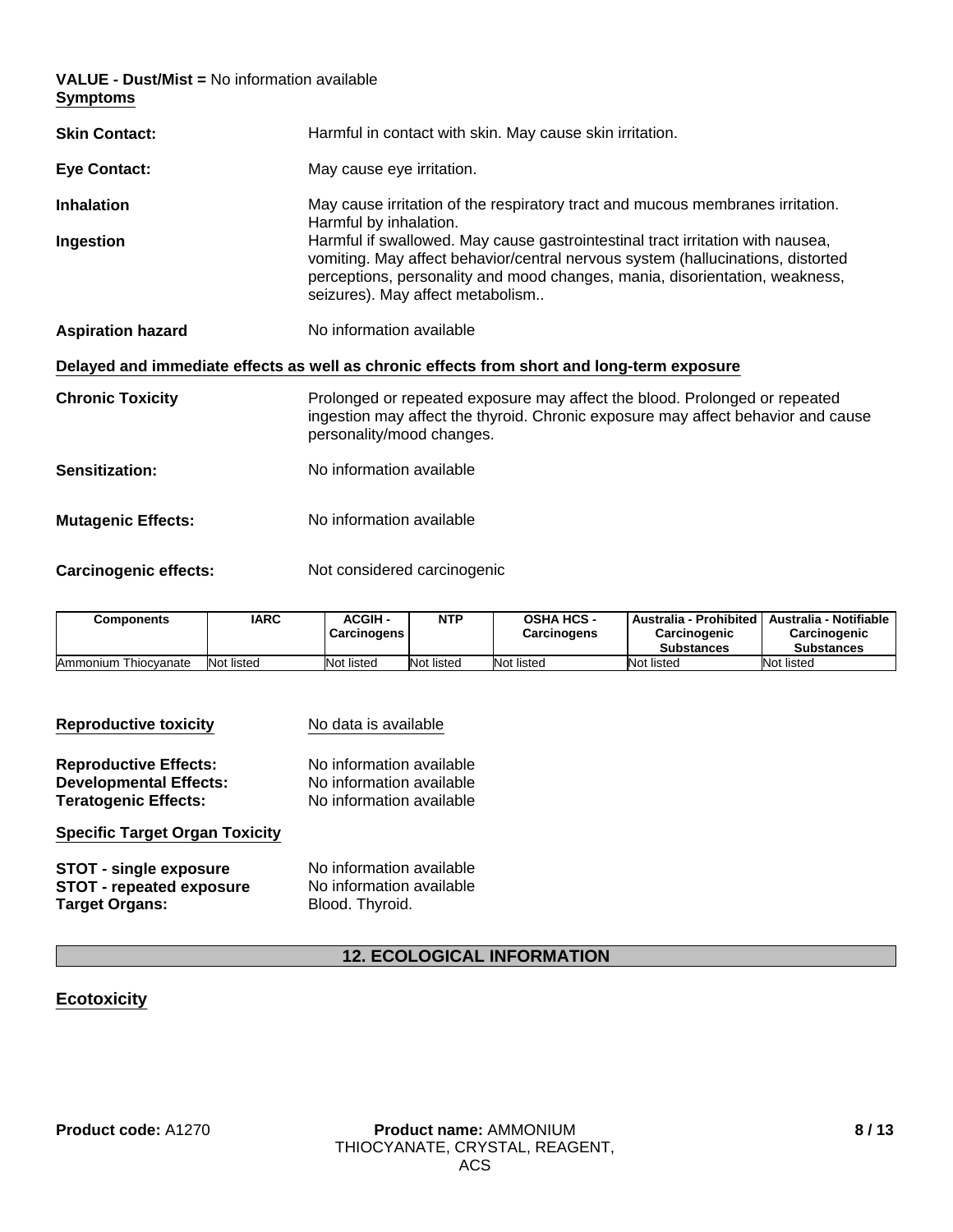# **12. ECOLOGICAL INFORMATION**

**Ecotoxicity effects:** Harmful to aquatic organisms, causes long-term adverse effects in the aquatic environment.

| Ammonium Thiocyanate - 1762-95-4<br>Freshwater Algae Data: | 65 mg/L LC50 Oncorhynchus mykiss (rainbow trout) 96h static |
|------------------------------------------------------------|-------------------------------------------------------------|
| Persistence and degradability:                             | No information available                                    |
| <b>Bioaccumulative potential:</b>                          | No information available                                    |
| <b>Mobility:</b>                                           | No information available                                    |

# **13. DISPOSAL CONSIDERATIONS**

# **Disposal Methods**

# **Waste from residues / unused products:**

Waste must be disposed of in accordance with Federal, State and Local regulation.

### **Contaminated packaging:**

Empty containers should be taken for local recycling, recovery or waste disposal. Do not re-use empty containers Dispose of as unused product.

| Components           | <b>RCRA - F Series</b><br>Wastes | <b>IRCRA - K Series</b><br><b>Wastes</b> | <b>RCRA-P</b><br><b>Series</b><br><b>Wastes</b> | <b>RCRA - U Series Wastes</b> |
|----------------------|----------------------------------|------------------------------------------|-------------------------------------------------|-------------------------------|
| Ammonium Thiocvanate | None                             | None                                     | None                                            | None                          |

# **14. TRANSPORT INFORMATION**

#### **DOT**

| UN-No:                       | Not Regulated            |
|------------------------------|--------------------------|
| <b>Proper Shipping Name:</b> | No information available |
| <b>Hazard Class:</b>         | No information available |
| <b>Subsidiary Risk:</b>      | No information available |
| <b>Packing Group:</b>        | <b>None</b>              |
| <b>ERG No:</b>               | No information available |
| <b>Marine Pollutant</b>      | No data available        |
| DOT RQ (lbs):                | No information available |

# **TDG (Canada)**

| UN-No:                       | Not Regulated            |
|------------------------------|--------------------------|
| <b>Proper Shipping Name:</b> | No information available |
| <b>Hazard Class:</b>         | No information available |
| Subsidiary Risk:             | No information available |
| <b>Packing Group:</b>        | No information available |
| <b>Description:</b>          | No information available |

# **ADR**

| UN-No:                       | Not Regulated            |
|------------------------------|--------------------------|
| <b>Proper Shipping Name:</b> | No information available |
| <b>Hazard Class:</b>         | No information available |

**Product code:** A1270

**Product name:** AMMONIUM THIOCYANATE, CRYSTAL, REAGENT, ACS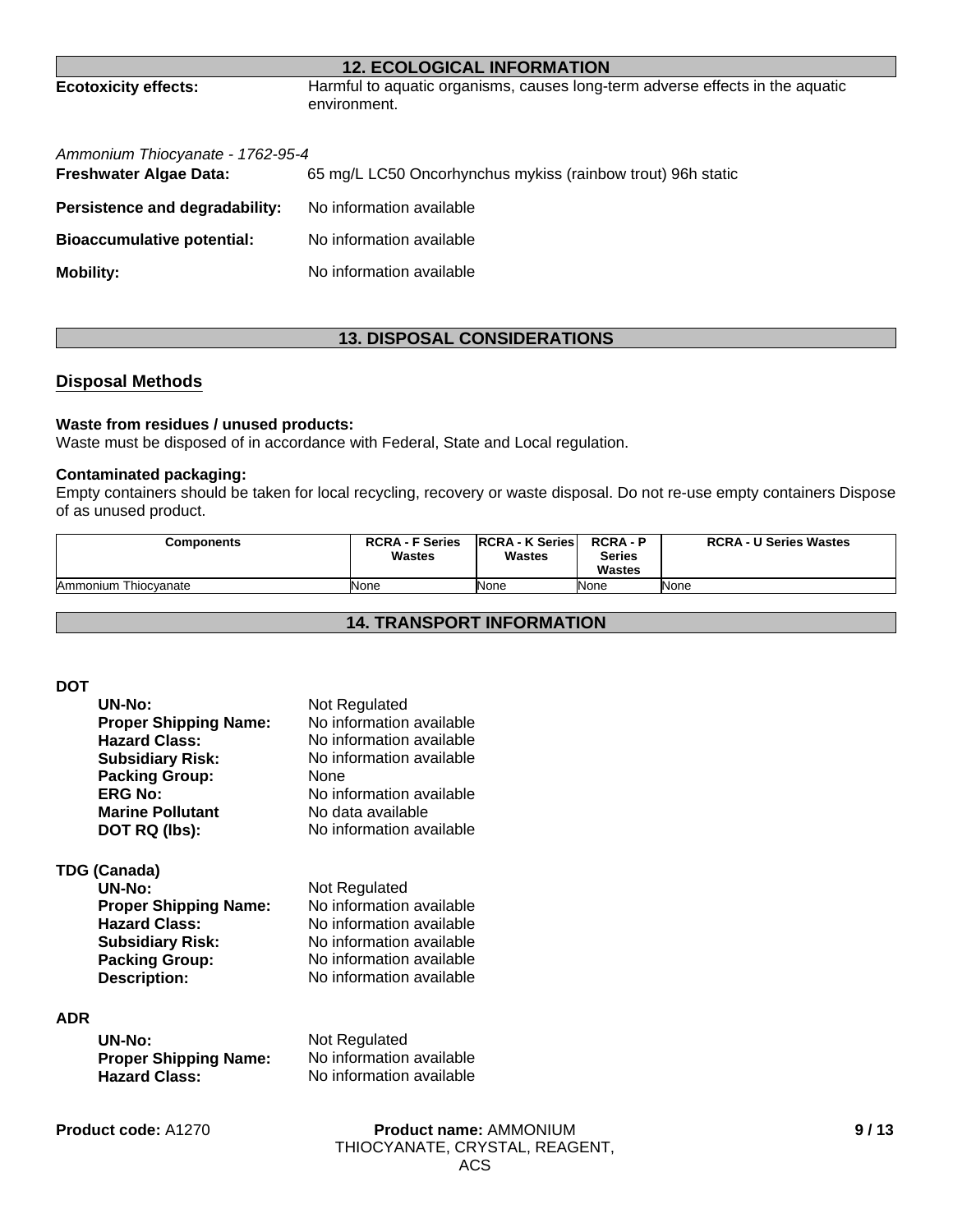# **14. TRANSPORT INFORMATION**

|             |                              | <u>ET HARD ON HILL ON HE LIGHT</u>        |
|-------------|------------------------------|-------------------------------------------|
|             | <b>Packing Group:</b>        | No information available                  |
|             | <b>Subsidiary Risk:</b>      | No information available                  |
|             | <b>Classification Code:</b>  | No information available                  |
|             | <b>Description:</b>          | No information available                  |
|             | <b>CEFIC Tremcard No:</b>    | No information available                  |
|             |                              |                                           |
|             | <b>IMO / IMDG</b>            |                                           |
|             | <b>UN-No:</b>                | Not Regulated                             |
|             | <b>Proper Shipping Name:</b> | No information available                  |
|             | <b>Hazard Class:</b>         | No information available                  |
|             | <b>Subsidiary Risk:</b>      | No information available                  |
|             | <b>Packing Group:</b>        | No information available                  |
|             | <b>Description:</b>          | No information available                  |
|             | <b>IMDG Page:</b>            | No information available                  |
|             | <b>Marine Pollutant</b>      | No information available                  |
|             | <b>MFAG:</b>                 | No information available                  |
|             | <b>Maximum Quantity:</b>     | No information available                  |
|             |                              |                                           |
| <b>RID</b>  |                              |                                           |
|             | <b>UN-No:</b>                | Not Regulated                             |
|             | <b>Proper Shipping Name:</b> | No information available                  |
|             | <b>Hazard Class:</b>         | No information available                  |
|             | <b>Subsidiary Risk:</b>      | No information available                  |
|             | <b>Packing Group:</b>        | No information available                  |
|             | <b>Classification Code:</b>  | No information available                  |
|             | <b>Description:</b>          | No information available                  |
|             |                              |                                           |
|             |                              |                                           |
| <b>ICAO</b> |                              |                                           |
|             | <b>UN-No:</b>                | Not Regulated<br>No information available |
|             | <b>Proper Shipping Name:</b> |                                           |
|             | <b>Hazard Class:</b>         | No information available                  |
|             | <b>Subsidiary Risk:</b>      | No information available                  |
|             | <b>Packing Group:</b>        | No information available                  |
|             | <b>Description:</b>          | No information available                  |
|             |                              |                                           |
| IATA        |                              |                                           |
|             | <b>UN-No:</b>                | Not Regulated                             |
|             | <b>Proper Shipping Name:</b> | No information available                  |
|             | <b>Hazard Class:</b>         | No information available                  |
|             | <b>Subsidiary Risk:</b>      | No information available                  |
|             | <b>Packing Group:</b>        | No information available                  |
|             | <b>Description:</b>          | No information available                  |
|             |                              |                                           |

# **15. REGULATORY INFORMATION**

# **International Inventories**

| Components           | <b>U.S. TSCA</b> | <b>KOREA KECLI</b>   | <b>Philippines</b><br>(PICCS) | l Japan ENCS                  | <b>CHINA</b> | Australia<br>(AICS) | <b>EINECS-No.</b> |
|----------------------|------------------|----------------------|-------------------------------|-------------------------------|--------------|---------------------|-------------------|
| Ammonium Thiocvanate | Present          | Present KE-<br>01750 | Present                       | Present (1)<br>405<br>(1)-142 | Present      | Present             | Present 217-175-6 |

# **U.S. Regulations**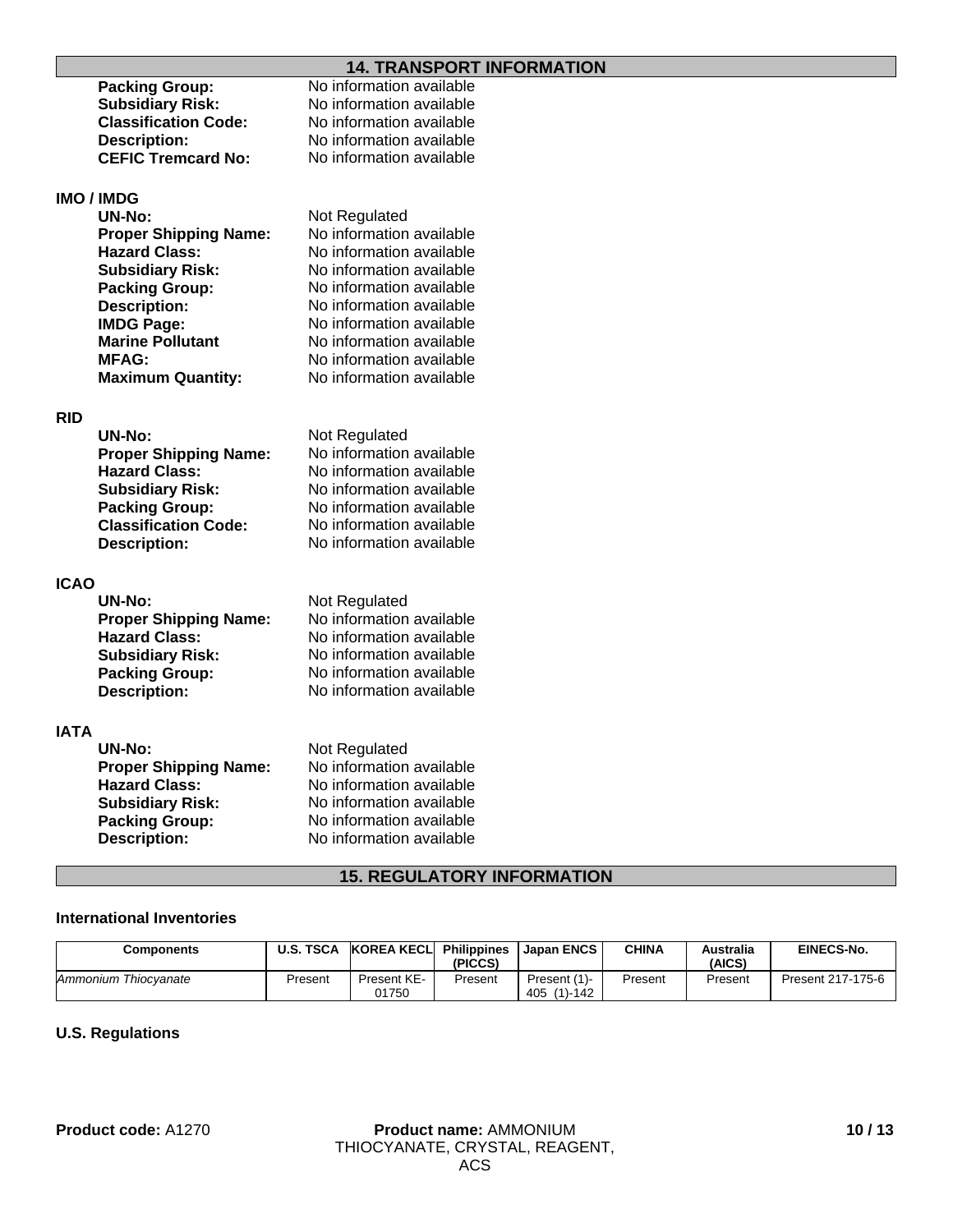**Pennsylvania RTK - Environmental Hazard List** Present **New Jersey RTK Hazardous Substance List:** 0119 2308 **New York Release Reporting - List of Hazardous Substances:** 5000 lb RQ 1 lb RQ **Massachusetts RTK:** Present **Louisana Reportable Quantity List for Pollutants:** 5000lbfinal RQ 2270kgfinal RQ **New Jersey - Discharge Prevention - List of Hazardous Substances:** Present **California Directors List of Hazardous Substances:** Present *Ammonium Thiocyanate* **Pennsylvania RTK:** Environmental hazard

#### **California Prop. 65: Safe Drinking Water and Toxic Enforcement Act of 1986.**

#### **Chemicals Known to the State of California to Cause Cancer:**

This product does not contain a chemical requiring a warning under California Prop. 65. (See table below)

#### **Chemicals Known to the State of California to Cause Reproductive Toxicity:**

This product does not contain a chemical requiring a warning under California Prop. 65. (See table below)

| <b>Components</b>       | Carcinogen        | Developmental Toxicity | <b>Male Reproductive</b><br><b>Toxicity</b> | <b>Female Reproductive</b><br>Toxicity: |
|-------------------------|-------------------|------------------------|---------------------------------------------|-----------------------------------------|
| Ammonium<br>Thiocvanate | <b>Not Listed</b> | Not Listed             | Not<br>Listed                               | Not Listed                              |

#### **CERCLA/SARA**

| <b>Components</b>                     | Substances and their | CERCLA - Hazardous Section 302 Extremely Section 302 Extremely<br>Hazardous<br><b>Reportable Quantities Substances and TPQs Substances and RQs</b> | <b>Hazardous</b> | Section 313 -<br><b>Chemical Category</b> | Section 313 - Reporting<br>de minimis |
|---------------------------------------|----------------------|----------------------------------------------------------------------------------------------------------------------------------------------------|------------------|-------------------------------------------|---------------------------------------|
| Ammonium Thiocvanate 5000 lb final RQ | 2270 kg final RQ     | None                                                                                                                                               | None             | None                                      | None                                  |

#### **U.S. TSCA**

| Components           | <b>TSCA Section 5(a)2 - Chemicals With Significant</b><br><b>New Use Rules (SNURS)</b> | TSCA 8(d) -Health and Safety Reporting |
|----------------------|----------------------------------------------------------------------------------------|----------------------------------------|
| Ammonium Thiocvanate | Not Applicable                                                                         | Not Applicable                         |

#### **Canada**

#### **WHMIS hazard class:**

Non-controlled

#### **Canada Controlled Products Regulation:**

This product has been classified according to the hazard criteria of the CPR (Controlled Products Regulation) and the MSDS contains all of the information required by the CPR.

#### **Inventory**

| Com<br>------<br>onent. | - - -<br>.<br>IUdildud<br>vər<br>ॱ– | (NDSL<br>------<br>udildud |
|-------------------------|-------------------------------------|----------------------------|
| Thiocvanate<br>Ammonium | Present                             | $N \sim$<br>_ıstec<br>ง⊍เ  |

| <b>Components</b>    | <b>ICEPA Schedule I - Toxic Substances</b> | CEPA - 2010 Greenhouse Gases Subject to Manditory<br>Reporting |
|----------------------|--------------------------------------------|----------------------------------------------------------------|
| Ammonium Thiocvanate | Not listed                                 | Not listed                                                     |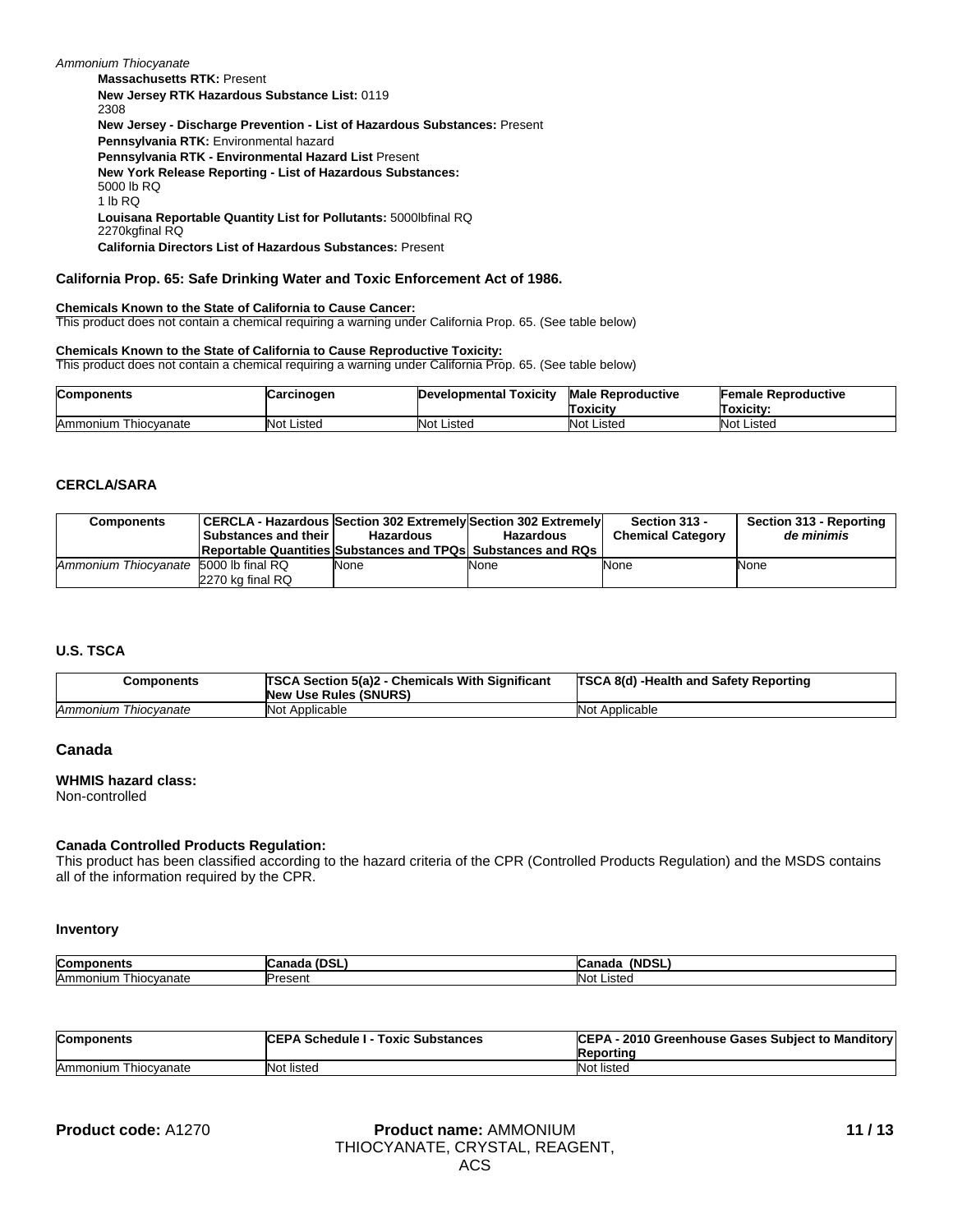# **EU Classification**

# **R-phrase(s)**

R20/21/22 - Harmful by inhalation, in contact with skin and if swallowed. R36/37/38 - Irritating to eyes, respiratory system and skin.

# **S -phrase(s)**

S 2 - Keep out of the reach of children.

S26 - In case of contact with eyes, rinse immediately with plenty of water and seek medical advice.

S36 - Wear suitable protective clothing.

S46 - If swallowed, seek medical advice immediately and show this container or label.

S 1/2 - Keep locked up and out of the reach of children.

S20/21 - When using, do not eat, drink or smoke.

S36/37 - Wear suitable protective clothing and gloves.

| Compo                   | $\rightarrow$ | Limits:       | mases |
|-------------------------|---------------|---------------|-------|
| าnent⊾                  |               | entration     | Nat.  |
| Ammonium<br>Thiocvanate |               | ΙNι<br>nation |       |

# **The product is classified in accordance with Annex VI to Directive 67/548/EEC**

# **Indication of danger:**

Xn - Harmful.



# **16. OTHER INFORMATION**